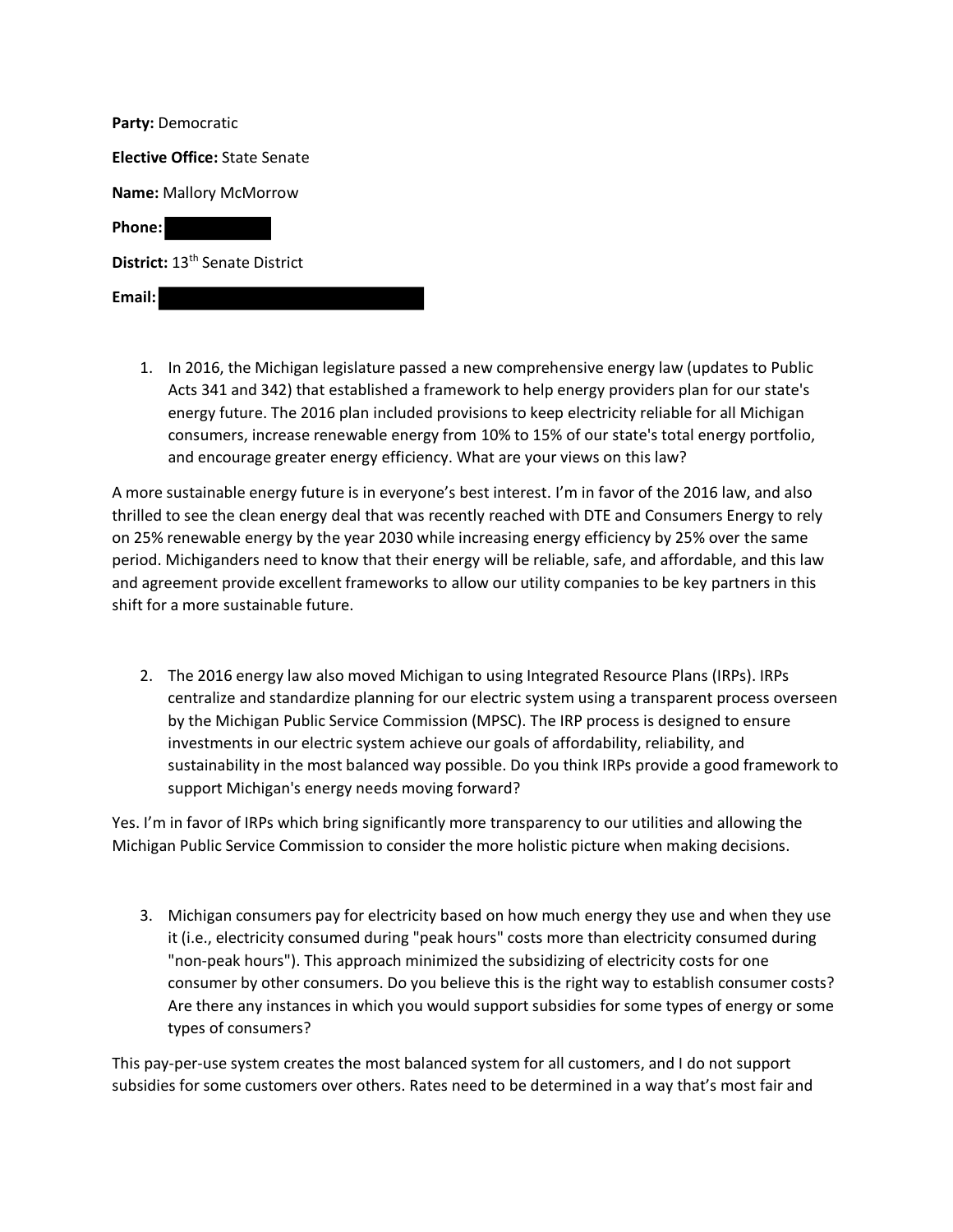balanced, and it should not be on the state to create winners and losers by providing subsidies for some over others.

4. Michigan's energy infrastructure is aging and requires new investments to maintain safe and reliable service. Technologies like smart meters and grid sensors are making our energy grid more efficient and resilient. How important do you believe it is for Michigan to invest in its energy infrastructure?

Investing in real, long-term solutions to fix our aging infrastructure and update it to the latest technologies are crucial for us to move forward as a competitive state. Though the upfront costs may be high, the long-term cost-savings make such an investment now the right move now. Waiting will only increase the cost to update over time, and we need to ensure we invest now to guarantee that residents and businesses have reliable power for their needs.

5. Recently, the Michigan Public Service Commission approached a new policy for rooftop solar users. This new policy allows energy providers to recoup the costs associated with maintaining the energy grid from these customers who use the grid both to feed excess electricity back into the grid and to access electricity from the grid when their solar panels are not producing enough energy. Up until now, rooftop solar users have been able to avoid paying these costs. What are your views on this new policy?

Rooftop solar users provide a valuable service not only to themselves, but to the state, and increased adoption will ensure the grid as a whole has adequate energy, especially as climate change creates more extreme weather conditions and likely significantly more high-heat days across the state. That said, we need to ensure that all users are paying the same grid access and maintenance fees to ensure that the system as a whole is able to be maintained and updated as needed. I support the new policy and look forward to working together to find ways to encourage more users to adopt solar technology as part of a holistic solution with our energy and utility corporations.

6. Michigan is transitioning from electricity predominately generated from coal to a more diverse energy mix that also includes natural gas; renewables like solar, wind, and hydropower; and nuclear. Do you support this "all-of-the-above" energy strategy? **YES**

Diversifying the mix of our energy portfolio is the right move for Michigan and ensures we're protected from shortages or unexpected price hikes from an over-reliance on just one or few sources of reliable energy. Moving away from coal is necessary to decrease the proven harmful emissions and protect the well-being of Michiganders and our state for generations to come.

7. Do you believe Michigan's energy mix should be mandated by law, or should energy providers have more flexibility to balance environmental concerns with affordability, reliability, and the rapid pace of technology advances in the energy sector?

We need to create a relationship between state legislature and energy providers that allows for the best solutions to our energy needs both now and in the future while continually assessing and advancing sustainability to protect our environment. Historically, we've seen that industries themselves may